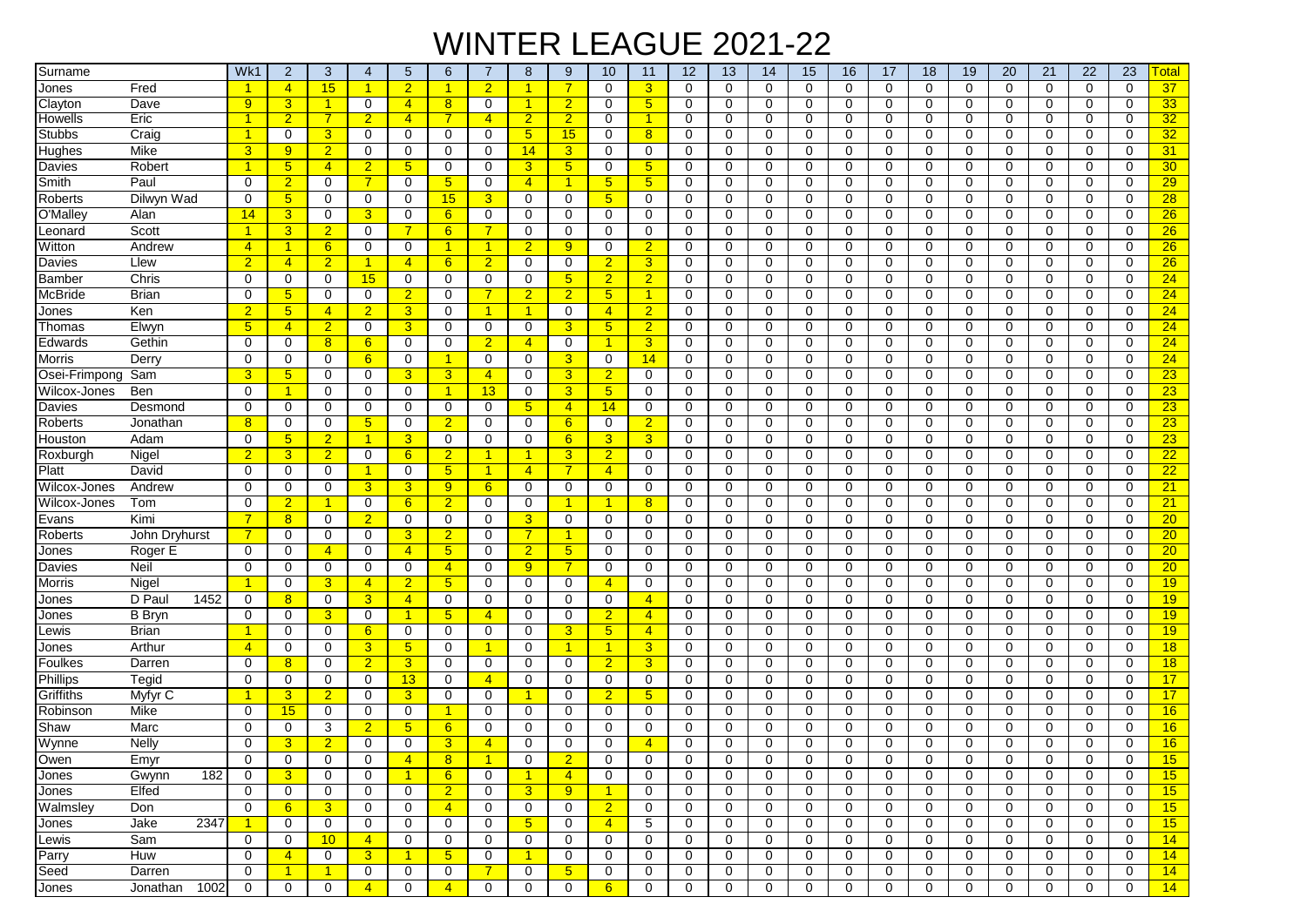| Jones         | David A        | 9              | 2 <sup>2</sup>       | $\mathbf 0$    | -1             | 0              | 0              | $\Omega$        | $\mathbf 0$    | $\Omega$             | $\mathbf 0$          | $\overline{2}$  | $\Omega$    | $\Omega$    | $\Omega$     | $\mathbf 0$ | $\mathbf 0$ | $\Omega$    | $\Omega$ | $\Omega$    | $\Omega$    | $\Omega$    | $\mathbf 0$ | $\Omega$     | 14              |
|---------------|----------------|----------------|----------------------|----------------|----------------|----------------|----------------|-----------------|----------------|----------------------|----------------------|-----------------|-------------|-------------|--------------|-------------|-------------|-------------|----------|-------------|-------------|-------------|-------------|--------------|-----------------|
| Williams      | Alan           | 0              | 0                    | 0              | $\overline{4}$ | $\overline{3}$ | 0              | $\overline{4}$  | $\Omega$       | $\Omega$             | $\mathbf{1}$         | $\overline{2}$  | $\Omega$    | $\Omega$    | $\Omega$     | $\Omega$    | $\mathbf 0$ | $\Omega$    | $\Omega$ | $\Omega$    | $\Omega$    | $\Omega$    | $\Omega$    | $\Omega$     | 14              |
|               | Bryn           | 0              | $\blacktriangleleft$ | 0              | $\overline{7}$ |                |                | 0               | 0              | 0                    | 3                    | 3               | 0           | 0           | $\mathbf 0$  | 0           | $\mathbf 0$ | 0           | 0        | $\mathbf 0$ | 0           | 0           | 0           | 0            | 14              |
| Owen          |                |                |                      |                |                | 0              | 0              |                 |                |                      |                      |                 |             |             |              |             |             |             |          |             |             |             |             |              |                 |
| Davies        | Tony           | 0              | -1                   | 1              | 0              | $\overline{7}$ | 0              | 0               | 0              | 0                    | 0                    | $5\phantom{.0}$ | 0           | 0           | $\mathbf 0$  | $\mathbf 0$ | 0           | 0           | 0        | $\mathbf 0$ | 0           | 0           | 0           | 0            | 14              |
| Shaw          | Kieran         | 9              | 0                    | $\overline{0}$ | 0              | $\overline{4}$ | 0              | 0               | $\mathbf 0$    | 0                    | $\mathbf 0$          | 0               | 0           | 0           | $\mathbf 0$  | $\mathbf 0$ | 0           | 0           | 0        | $\mathbf 0$ | $\mathbf 0$ | 0           | 0           | 0            | 13              |
| Jones         | Wyn            | $\mathbf 0$    | 0                    | $\overline{2}$ | 8              | 0              | 0              | 3               | 0              | 0                    | $\mathbf 0$          | 0               | $\mathbf 0$ | 0           | $\mathbf 0$  | $\mathbf 0$ | 0           | 0           | 0        | $\mathbf 0$ | $\mathbf 0$ | 0           | $\mathbf 0$ | 0            | 13              |
| Jones         | <b>Bob</b>     |                | $\overline{3}$       | $\overline{4}$ | -1             | 0              | 0              | $\overline{4}$  | 0              | 0                    | 0                    | $\Omega$        | $\mathbf 0$ | 0           | $\mathbf 0$  | 0           | 0           | 0           | 0        | $\mathbf 0$ | $\mathbf 0$ | 0           | $\mathbf 0$ | 0            | 13              |
| Jones         | Eifion Lloyd   | 0              | 3 <sup>5</sup>       | 5 <sub>5</sub> | 3              | 0              | 0              | 0               | 0              | $\overline{2}$       | 0                    | 0               | 0           | $\mathbf 0$ | $\mathbf 0$  | 0           | 0           | 0           | 0        | $\mathbf 0$ | 0           | 0           | 0           | 0            | 13              |
| Copeman       | Jon            | 0              | $\overline{4}$       | 0              | $\overline{2}$ | $\mathbf 0$    | $\Omega$       | 0               |                | 6                    | $\mathbf 0$          | 0               | 0           | $\Omega$    | $\mathbf 0$  | 0           | 0           | $\Omega$    | $\Omega$ | $\Omega$    | 0           | 0           | 0           | $\Omega$     | 13              |
| Roberts       | Jac            | 0              | $\mathbf 0$          | $\overline{2}$ | 0              | 0              | 0              | $\overline{4}$  | 3 <sup>5</sup> | 0                    | $\overline{4}$       | 0               | 0           | 0           | $\mathbf 0$  | 0           | 0           | 0           | 0        | $\mathbf 0$ | 0           | 0           | 0           | 0            | 13              |
| Jones         | Ross           | $\Omega$       | 9                    | 3              | 0              | $\mathbf 0$    | $\overline{0}$ | 0               | 0              | 0                    | 0                    | 0               | 0           | 0           | 0            | 0           | 0           | 0           | 0        | $\mathbf 0$ | 0           | 0           | 0           | 0            | 12              |
| O'Loughlin    | Andy           |                | 0                    | 5 <sup>5</sup> | 0              | $\mathbf 0$    | 0              | 0               | $\mathbf 0$    | $\mathbf 0$          | $\mathbf 0$          | 0               | 0           | 0           | $\mathbf 0$  | 0           | 0           | 0           | 0        | $\mathbf 0$ | $\mathbf 0$ | 0           | $\mathbf 0$ | 0            | 12              |
| Snelson       | Richard        | $\Omega$       | $5\overline{)}$      | $\overline{2}$ | $\mathbf 0$    | 5 <sup>5</sup> | 0              | 0               | $\mathbf 0$    | $\mathbf 0$          | 0                    | 0               | 0           | 0           | $\mathbf 0$  | $\mathbf 0$ | $\mathbf 0$ | $\Omega$    | 0        | $\mathbf 0$ | 0           | 0           | 0           | 0            | 12              |
| Williams      | Robert Alun    | $\overline{4}$ | $\mathbf 0$          | $\overline{1}$ | $\mathbf 0$    | 0              | $\overline{7}$ | 0               | $\mathbf 0$    | 0                    | $\mathbf 0$          | 0               | $\mathbf 0$ | 0           | $\mathbf 0$  | $\mathbf 0$ | 0           | $\mathbf 0$ | 0        | $\mathbf 0$ | $\mathbf 0$ | 0           | $\mathbf 0$ | 0            | 12              |
| Williams      | Arwyn          | 0              | $\mathbf{3}$         | 0              | $\overline{2}$ | 6              | 0              | 1               | 0              | 0                    | $\mathbf 0$          | 0               | 0           | 0           | 0            | $\mathbf 0$ | 0           | 0           | 0        | 0           | $\mathbf 0$ | 0           | 0           | 0            | 12              |
| Williams      | Geraint        | 5              | $\mathbf 0$          | 3              | $\mathbf 0$    | $\overline{2}$ | 0              | $\overline{2}$  | $\mathbf 0$    | $\mathbf 0$          | $\mathbf 0$          | 0               | $\mathbf 0$ | 0           | $\mathbf 0$  | $\mathbf 0$ | 0           | $\mathbf 0$ | 0        | $\mathbf 0$ | $\mathbf 0$ | $\mathbf 0$ | $\mathbf 0$ | $\mathbf 0$  | 12              |
| Jones         | Frazer         | $\Omega$       | 3 <sup>5</sup>       | 0              | $\overline{2}$ | $\overline{4}$ | 0              | 0               | 0              | 0                    | $\blacktriangleleft$ | 2               | $\Omega$    | 0           | $\mathbf 0$  | 0           | $\mathbf 0$ | $\Omega$    | 0        | $\mathbf 0$ | 0           | 0           | 0           | 0            | 12              |
| Jones         | Peter H        | $\Omega$       | 8 <sup>°</sup>       | 0              | 0              | 0              | 0              | 0               | 0              | 0                    | 0                    | $\overline{4}$  | 0           | 0           | 0            | 0           | 0           | 0           | 0        | 0           | 0           | 0           | 0           | 0            | 12              |
| Jones         | Iwan           | 5              | $\mathbf 0$          | 0              | 0              | 3 <sup>2</sup> | 0              | 0               | $\mathbf 0$    | 0                    | $\mathbf 0$          | $\overline{4}$  | 0           | $\mathbf 0$ | $\mathbf 0$  | $\mathbf 0$ | $\mathbf 0$ | $\Omega$    | 0        | $\mathbf 0$ | $\mathbf 0$ | 0           | 0           | 0            | 12              |
| Owen          | Gary           | $\Omega$       | 8                    | 0              | 1              | $\mathbf 0$    | 0              | $\Omega$        | $\overline{2}$ | 0                    | $\Omega$             | $\Omega$        | $\Omega$    | $\Omega$    | $\Omega$     | 0           | 0           | $\Omega$    | $\Omega$ | $\Omega$    | $\Omega$    | $\Omega$    | 0           | $\Omega$     | 11              |
| Owen          | Shay           | 0              | 0                    | $\mathbf 0$    | 0              | 3 <sup>2</sup> | 0              | 0               | 8              | 0                    | $\mathbf 0$          | 0               | 0           | 0           | $\mathbf 0$  | $\mathbf 0$ | 0           | 0           | 0        | $\mathbf 0$ | $\mathbf 0$ | 0           | $\mathbf 0$ | 0            | 11              |
| O'Loughlin    | Gareth         | $\Omega$       | 0                    | $\overline{2}$ | 0              | 0              | $\overline{2}$ | 1               | $\overline{3}$ | 3                    | 0                    | 0               | 0           | 0           | $\mathbf 0$  | $\mathbf 0$ | $\mathbf 0$ | 0           | 0        | $\mathbf 0$ | 0           | 0           | 0           | 0            | 11              |
|               | David Wyn 1839 | 0              | $\mathbf 0$          | $\mathbf 0$    | 0              | 0              | $\overline{4}$ | $\mathbf 0$     | $\mathbf 0$    | $\overline{4}$       | 3                    | $\Omega$        | 0           | 0           | $\mathbf 0$  | $\mathbf 0$ | 0           | $\mathbf 0$ | 0        | $\mathbf 0$ | $\mathbf 0$ | $\mathbf 0$ | $\mathbf 0$ | 0            | 11              |
| Jones         |                |                |                      |                |                |                |                |                 |                |                      |                      |                 |             |             |              |             |             |             |          |             |             |             |             |              |                 |
| Craddock      | <b>Steve</b>   | 0              | $\mathbf 0$          | 0              | 3              | 0              | 0              | $6\phantom{1}6$ | 0              | $\blacktriangleleft$ | $\mathbf 0$          |                 | $\mathbf 0$ | 0           | $\mathbf 0$  | $\mathbf 0$ | 0           | $\mathbf 0$ | 0        | $\mathbf 0$ | $\mathbf 0$ | $\mathbf 0$ | $\mathbf 0$ | $\mathbf 0$  | 11              |
| Jones         | Tudor          | $\Omega$       | 0                    | 0              | 0              | 0              | 5 <sub>5</sub> | 5               | 0              | 0                    | 0                    | 0               | 0           | 0           | $\mathbf 0$  | 0           | 0           | 0           | 0        | $\mathbf 0$ | 0           | 0           | 0           | $\Omega$     | 10              |
| Clarke        | Stewart        | 0              | $\overline{4}$       | 0              | 0              | $\overline{4}$ | 0              | 0               | $\mathbf{0}$   | 1                    | 0                    |                 | 0           | $\mathbf 0$ | $\mathbf 0$  | 0           | 0           | 0           | 0        | $\mathbf 0$ | 0           | 0           | 0           | 0            | 10              |
| Jones         | Deiniol        | $\Omega$       | $\Omega$             | 0              | $\Omega$       | $\mathbf 0$    | 0              | 6               | 0              | $\Omega$             | $\mathbf 0$          | $\overline{4}$  | $\Omega$    | $\Omega$    | $\Omega$     | 0           | $\mathbf 0$ | $\Omega$    | $\Omega$ | $\Omega$    | $\Omega$    | $\Omega$    | 0           | $\Omega$     | 10              |
| Thomas        | Mike           | 0              | $\Omega$             | 0              | 0              | $\mathbf 0$    | 9              | 0               | 0              | 0                    | 0                    | 0               | 0           | 0           | 0            | 0           | 0           | 0           | 0        | $\mathbf 0$ | 0           | 0           | 0           | 0            | 9               |
| Owen          | Haydn          | $\Omega$       | 0                    | 3              | 0              | $\mathbf 0$    | 0              | 3               | $\mathbf{1}$   | 0                    | $\overline{2}$       | 0               | 0           | 0           | 0            | 0           | $\mathbf 0$ | 0           | 0        | 0           | 0           | $\Omega$    | 0           | $\Omega$     | 9 <sup>°</sup>  |
| <b>Shakes</b> | Nathan         | 0              | 0                    | $\mathbf 0$    | -1             | $\mathbf 0$    | 0              | $\overline{4}$  | 0              | $\mathbf 0$          | $\overline{4}$       | 0               | 0           | $\mathbf 0$ | 0            | 0           | 0           | 0           | 0        | 0           | $\mathbf 0$ | 0           | 0           | 0            | 9               |
| Harness       | Chris          | 3              | 0                    | 0              | 0              | $\mathbf 0$    | $5^{\circ}$    | 0               | $\mathbf 0$    | 0                    | 0                    | 0               | 0           | 0           | 0            | $\mathbf 0$ | $\mathbf 0$ | 0           | 0        | 0           | 0           | 0           | 0           | 0            | 8 <sup>°</sup>  |
| Jones         | Steve M        | 3              | $\mathbf 0$          | 0              | 0              | $\mathbf{1}$   | 0              | 0               | 0              | 3                    | $\mathbf 0$          |                 | 0           | 0           | $\mathbf 0$  | 0           | 0           | 0           | 0        | $\mathbf 0$ | $\mathbf 0$ | $\mathbf 0$ | $\mathbf 0$ | 0            | 8               |
| Roberts       | David G        | $\mathbf 0$    | 0                    | 3              | $\mathbf 0$    | 0              | 0              | 3               | 0              | 0                    | $\mathbf 0$          | $\overline{2}$  | 0           | 0           | 0            | $\mathbf 0$ | 0           | 0           | 0        | 0           | $\mathbf 0$ | 0           | 0           | 0            | 8               |
| Jones         | 1680<br>Gareth | $\Omega$       | 0                    | 3              | 0              | $\mathbf 0$    | $\Omega$       | $\Omega$        | 0              | $\Omega$             | $\mathbf 0$          | 5               | $\Omega$    | 0           | 0            | 0           | 0           | $\Omega$    | $\Omega$ | 0           | $\mathbf 0$ | 0           | 0           | $\Omega$     | 8               |
| James         | Kevin          | $\Omega$       | 0                    | $\overline{7}$ | 0              | 0              | 0              | $\Omega$        | 0              | 0                    | 0                    | 0               | 0           | 0           | 0            | 0           | 0           | $\Omega$    | 0        | $\mathbf 0$ | 0           | 0           | 0           | 0            | $\overline{7}$  |
| Smith         | Adam           | 0              | 0                    | $\overline{4}$ | 3              | 0              | 0              | 0               | 0              | 0                    | 0                    | 0               | 0           | 0           | 0            | 0           | 0           | 0           | 0        | 0           | 0           | 0           | 0           | 0            | $\overline{7}$  |
| Tickle        | Roy            | 0              | 0                    | $\mathbf 0$    | $\overline{2}$ | $\mathbf 0$    | 5 <sup>5</sup> | 0               | 0              | 0                    | $\mathbf 0$          | 0               | 0           | $\mathbf 0$ | 0            | 0           | $\mathbf 0$ | $\Omega$    | 0        | $\mathbf 0$ | 0           | 0           | 0           | 0            | 7 <sup>1</sup>  |
| Jones         | Phillip        | $\Omega$       | $\mathbf 0$          | $\mathbf 0$    | $\mathbf 0$    | $\mathbf 0$    | 6              | 0               | $\mathbf 0$    | 0                    | $\mathbf 0$          | 0               | $\mathbf 0$ | $\mathbf 0$ | $\mathbf 0$  | $\mathbf 0$ | $\mathbf 0$ | $\Omega$    | 0        | $\mathbf 0$ | $\mathbf 0$ | $\mathbf 0$ | $\mathbf 0$ | $\mathbf 0$  | $6^{\circ}$     |
| Wilde         | Les            | 0              | 5 <sup>5</sup>       | 0              | 0              | 0              | 0              | 0               | 0              | 0                    | $\mathbf{1}$         | 0               | 0           | 0           | $\mathbf 0$  | $\mathbf 0$ | 0           | 0           | 0        | $\mathbf 0$ | $\mathbf 0$ | 0           | $\mathbf 0$ | 0            | 6               |
| Williams      | Gwilym         | $\overline{2}$ | 0                    | 3              | 0              | $\mathbf 0$    | 0              | 0               | 0              | 0                    | $\mathbf 0$          | 0               | 0           | 0           | 0            | 0           | 0           | 0           | 0        | 0           | 0           | 0           | 0           | 0            | 5 <sup>5</sup>  |
| Roberts       | Ifan           | 0              | $\mathbf 0$          | $\overline{2}$ | $\mathbf 0$    | $\overline{3}$ | 0              | 0               | 0              | 0                    | $\mathbf 0$          | $\Omega$        | $\mathbf 0$ | $\Omega$    | $\mathbf 0$  | 0           | 0           | 0           | $\Omega$ | $\mathbf 0$ | $\mathbf 0$ | $\mathbf 0$ | $\mathbf 0$ | 0            | 5 <sup>5</sup>  |
| Farrington    | John           | 0              | $\mathbf 0$          | 0              | $\overline{2}$ | 0              | 0              | 3               | 0              | 0                    | $\mathbf 0$          | 0               | $\mathbf 0$ | 0           | 0            | $\mathbf 0$ | 0           | 0           | 0        | $\mathbf 0$ | $\mathbf 0$ | $\mathbf 0$ | $\mathbf 0$ | 0            | 5 <sup>5</sup>  |
| <b>Jones</b>  | Tim            | $\Omega$       | $\Omega$             | 0              | $\Omega$       | 0              | 0              | $\Omega$        | $\overline{2}$ | 3                    | $\mathbf 0$          | $\Omega$        | $\Omega$    | $\Omega$    | 0            | 0           | $\Omega$    | 0           | $\Omega$ | 0           | $\Omega$    | $\Omega$    | 0           | $\Omega$     | 5 <sup>5</sup>  |
| Roberts       | Dilwyn         | U              | $\cup$               | $\overline{4}$ | U              | U              | U              | U               | U              | U                    | U                    |                 | U           | U           | $\cup$       | U           | U           | U           | O        | $\cup$      | U           | U           | U           | U            | $\sqrt{5}$      |
| Weale         | Ken            | $\mathbf 0$    | 0                    | 0              | 0              | $\mathbf 0$    | $\overline{4}$ | 0               | $\mathbf 0$    | $\mathbf 0$          | $\mathbf 0$          | $\mathbf 0$     | 0           | $\mathbf 0$ | $\mathbf 0$  | 0           | 0           | 0           | 0        | $\mathbf 0$ | $\mathbf 0$ | 0           | $\mathbf 0$ | 0            | $\vert 4 \vert$ |
|               |                | 0              | $\blacktriangleleft$ |                |                | 0              |                | $\overline{3}$  |                | 0                    |                      |                 | $\mathbf 0$ |             | $\mathbf{0}$ |             |             | 0           |          | $\mathbf 0$ | 0           |             |             | $\mathbf{0}$ | $\overline{4}$  |
| Jones         | Emyr O         |                |                      | 0              | 0              |                | 0              |                 | 0              |                      | 0                    | 0               |             | 0           |              | 0           | 0           |             | 0        |             |             | 0           | 0           |              |                 |
| Parry         | Gerald         | 0              | 0                    | $\mathbf{1}$   | $\overline{2}$ | 0              | 0              | 0               | 0              | 0                    | $\mathbf 0$          | -1              | $\mathbf 0$ | 0           | 0            | 0           | 0           | 0           | 0        | 0           | 0           | 0           | 0           | 0            | $\overline{4}$  |
| Roberts       | Alun           | 0              | 0                    | 0              | 0              | 0              | 0              | 0               | $\mathbf 0$    | $\mathbf 0$          | 0                    | $\overline{4}$  | 0           | 0           | $\mathbf{0}$ | 0           | 0           | 0           | 0        | 0           | $\mathbf 0$ | 0           | $\mathbf 0$ | 0            | $\overline{4}$  |
| Richards      | David          | $\mathbf 0$    | 0                    | 3              | 0              | 0              | 0              | $\mathbf 0$     | $\mathbf 0$    | $\mathbf 0$          | $\mathbf 0$          | $\mathbf 0$     | 0           | 0           | $\mathbf 0$  | 0           | 0           | $\mathbf 0$ | 0        | $\mathbf 0$ | $\mathbf 0$ | 0           | $\mathbf 0$ | 0            | 3 <sup>5</sup>  |
| Pierce        | Emlyn          | $\mathbf 0$    | $\blacktriangleleft$ | 0              | $\overline{2}$ | 0              | 0              | 0               | 0              | 0                    | 0                    | 0               | 0           | 0           | 0            | 0           | 0           | 0           | 0        | $\mathbf 0$ | $\mathbf 0$ | 0           | 0           | 0            | 3 <sup>5</sup>  |
| Maw           | Andrew         | 0              | 0                    | 0              | 0              | 0              | 0              | 3               | 0              | 0                    | 0                    | 0               | 0           | 0           | 0            | 0           | 0           | 0           | 0        | 0           | 0           | 0           | 0           | $\mathbf{0}$ | 3 <sup>5</sup>  |
| Jones         | Peris          | 0              | 0                    | 0              | 0              | 0              | 0              | $\mathbf{3}$    | 0              | 0                    | $\mathbf 0$          | 0               | 0           | 0           | $\mathbf 0$  | 0           | 0           | 0           | 0        | 0           | 0           | 0           | 0           | 0            | 3 <sup>°</sup>  |
| <b>Morris</b> | Kyle           | $\mathbf 0$    | 0                    | 0              | 0              | 0              | 0              | $\mathbf 0$     | 3 <sup>2</sup> | 0                    | 0                    | 0               | $\mathbf 0$ | 0           | $\mathbf 0$  | 0           | 0           | 0           | 0        | $\mathbf 0$ | $\mathbf 0$ | 0           | $\mathbf 0$ | 0            | 3 <sup>2</sup>  |
| Fletcher      | Tony           | 0              | $\overline{2}$       | 0              | 0              | 0              | 0              | 0               | 0              | 0                    | 0                    | 0               | 0           | 0           | 0            | 0           | 0           | 0           | 0        | 0           | 0           | 0           | 0           | 0            | 2 <sub>1</sub>  |
| Griffiths     | Arfon          | $\mathbf 0$    | 0                    | $\overline{2}$ | 0              | 0              | 0              | 0               | 0              | 0                    | 0                    | 0               | 0           | 0           | $\mathbf 0$  | 0           | 0           | 0           | 0        | $\mathbf 0$ | $\mathbf 0$ | 0           | $\mathbf 0$ | $\mathbf{0}$ | $\overline{2}$  |